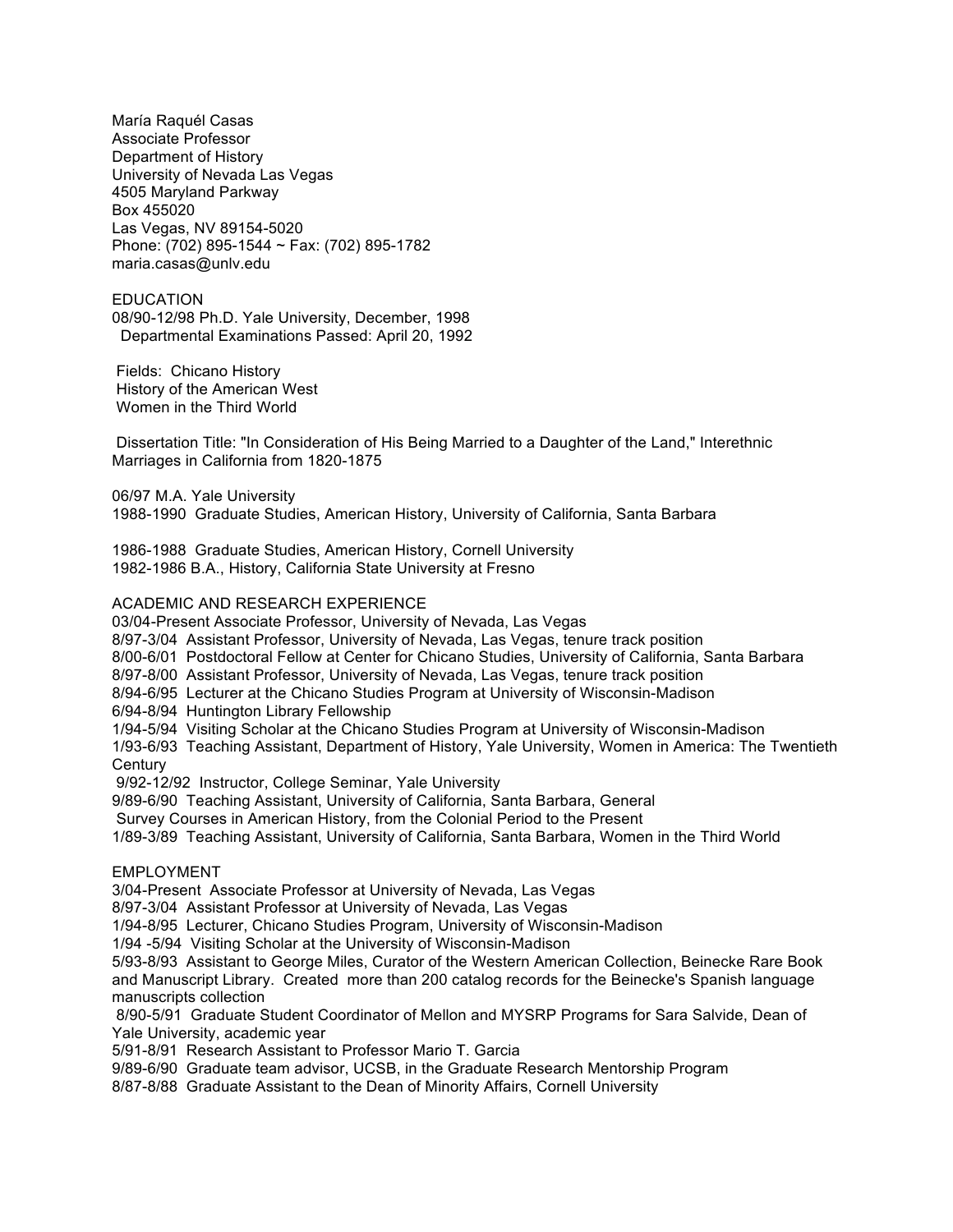## PUBLICATIONS

Married to a Daughter of the Land:Spanish-MexicanWomen and Interethnic Marriage in California, 1820- 1880, University of Nevada Press, March, 2007. Paperback edition, forthcoming, March, 2009 Reviewed, Michael J. Gonzalez, "This Small City will be a Mexican Paradise": Exploring the Origins of Mexican Culture in Los Angeles, 1821-1846. Southern California Quarterly, Fall 2006, vol. 88,No. 3, 369-371.

"Victoria's Secrets," in Latina Legacies, Vicki L. Ruiz, ed., University of Oxford Press, 2005 Article entry on Feliciana Arballo, forthcoming in Latinas in the United States: An Historical Encyclopedia, (Bloomington: Indiana University Press)

Article entry on the Spanish Black Legend, in Latinas in the United States: An Historical Encyclopedia, (Bloomington: Indiana University Press, 2005)

Article entry on Josefa Carrillo in Latinas in the United States: An Historical Encyclopedia, (Bloomington: Indiana University Press, 2005)

Article entry giving an overview of early settlement life for women in the Southwest in Latinas in the United States: An Historical Encyclopedia, (Bloomington: Indiana University Press, 2005)

Article entry on Spanish Mexican women in California, in Latinas in the United States: An Historical Encyclopedia, (Bloomington: Indiana University Press, 2005)

Book review of Vicki L. Ruiz's From Out of the Shadows: Mexican Women in Twentieth-Century America, Western Historical Quarterly, 29 no.4 (Winter 1998)

#### RESEARCH INTERESTS

Chicana/o History, Chicano Historiography, Gender History, Borderlands History, and Multiracial Studies

HONORS AND AWARDS

Robert Morris Award for Excellence in Scholarship, 2009

Postdoctoral Fellow at Center for Chicano Studies, University of California, Santa Barbara, 2000-2001 Yale University Fellowship, 1991-92

Yale University Fellowship, 1990-91

IUP Graduate Latino Student Seminar, 1990

UCSB University Fellowship, 1988-89

Cornell University Fellowship, 1986-87

Outstanding graduating senior in the CSU-Fresno history department, 1986. Nominated for the Dean's Medal, 1986

## PAPERS, PANELS AND PROGRAMS

Panelist, Roundtable: Women Between Cultures in Early North America, Part II: Marriage Between Cultures in the 19th Century, 14th International Berkshire Conference on the History of Women, St. Paul MN, June 12-16, 2008

Session Chair, Women and the Settling of Frontiers, 48th Western Historical Association Conference, Salt Lake City, UT, Oct. 22-25, 2008

Member, 2009 Program Committee, Western Historical Association Conference, Denver, CO Panalist, Women's Summit 2007: Nevada Women United Take Back the Public Agenda: Educating, Empowering, and Activating Nevadans. January 20, 2007, Alexis Park, Las Vegas, Nevada Roundtable, Historians Who Have Made a Difference: Albert Camarillo. Annual Meeting Organization of American Historians, Washington D.C, Wednesday, April 19-Saturday, April 22, 2006

Chair, "Chicano Catholic History", at the Western History Association, Las Vegas, Nevada, Oct. 14-17, 2004

Chair, "Peopling the Fields, at the Western History Association, Colorado Springs, Colorado, Oct. 17-19, 2002

Paper to be presented at the 2002 Annual Meeting of the Organization of American Historians and the National Council on Public History, Washington D.C., April 11-14, 2002, entitled, "Reframing American Family Portraits: Comparative Multi-Racial Images."

Paper presented at the 116th Annual meeting of the American Historical Association, San Francisco CA, January 4-6, 2002, entitled "Loving After the War Years: Biethnic Californian Children and Californio Identity, 1850-90."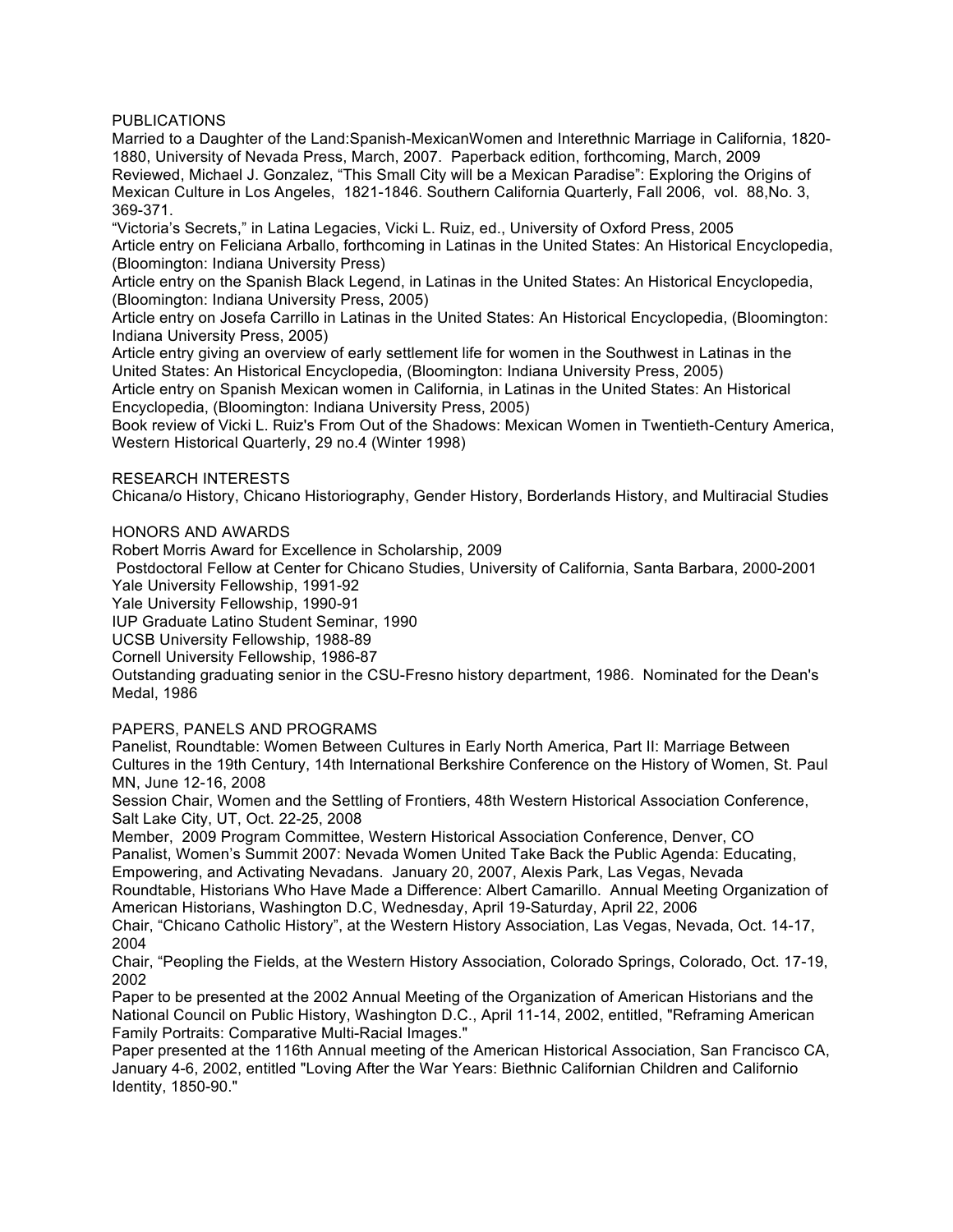Member, Program Committee for the 42th Annual Conference, Western History Association, San Diego, California, Oct. 25-27, 2001.

Panalist, Symposium, "Race, Gender and Power: People of Color Along the American River," CSU-Sacramento. February 14, 2001.

Invited lecture presented at New Mexico State University, March 10, 2000

Paper presented at the 39th Annual Conference Western History Association, Portland, Oregon 6-9, 1999, entitled "'There's a Touch of Romance': The Bandini Sisters and the Construction of Post Mexican American War Californiana Identity."

Commentator, Berkeshire Conference on Women's History, June 3-6, 1999

Paper presented at the 37th Annual Conference Western History Association, St. Paul, Minnesota, Oct. 15-18, 1997, entitled "He Might Have Gone Further and Found Worse, The Union Between Victoria Comicrabit and Hugo Reid."

Panelist at the Midwestern Consortium of Latino Researchers, August 8, 1994

Panelist at a Roundtable on Latina History at the Organization of American Historians, Anaheim, California, 1993

Paper presented at the Organization of American Historians, Louisville, Kentucky, 1991, entitled "Josefa Carrillo: The Myth of Romantic California."

## **COMMITTEES**

# System

Member of the University of Nebraska Press, Editorial Board

# **University**

 Program Director, Latina/o Studies Member, Vice Presidential Diversity and Inclusion Commission Acting Director, in forming the Center for Social Justice, 2007-2009 Member of the Advisory Committee for the Director of General Education, 09/04 to the present Member General Education Committee, 4 /99-5/00. Member Committee for a Just and Equitable Campus, 2001 to the present

College of Liberal Arts

Member of the Financial Aid Committee

## **Department**

Graduate Coordinator, 2008-2009

Member, Search Committee on Senior Native American history position, 2009

2004-2006 Graduate Admissions Committee

2001-2003 Curriculum Committee

1997-2004 Women Studies Program Committee

1997-1998 Library Committee

1998-2008 Travel Committee

1997-1998 Teaching and Awards Committee

## **SERVICE**

Member, Coalition for Western Women's History, Business Committee,2004-to the present Chair, Lorena Ledesma Memorial Dissertation Committee, Western Historians Association, 2008-2009 Manuscript reviewer, University of Arizona Press, 2003-to the present Article reviewer, Pacific Historical Review, University of California Press Article reviewer, Gender and History, Nottingham University, UK Article reviewer, Journal of the History of Sexuality, University of Texas Press Academic Advisor to Kappa Delta Chi Sorority, 2006-to the present Academic Advisor to Sigma Delta Alpha Fraternity, 2001-to the present Member of UNLV Planning Initiative Award, 2004-2005 Committee member of the Lerner-Scott Prize Committee, the Organization of American Historians, 2005- 2006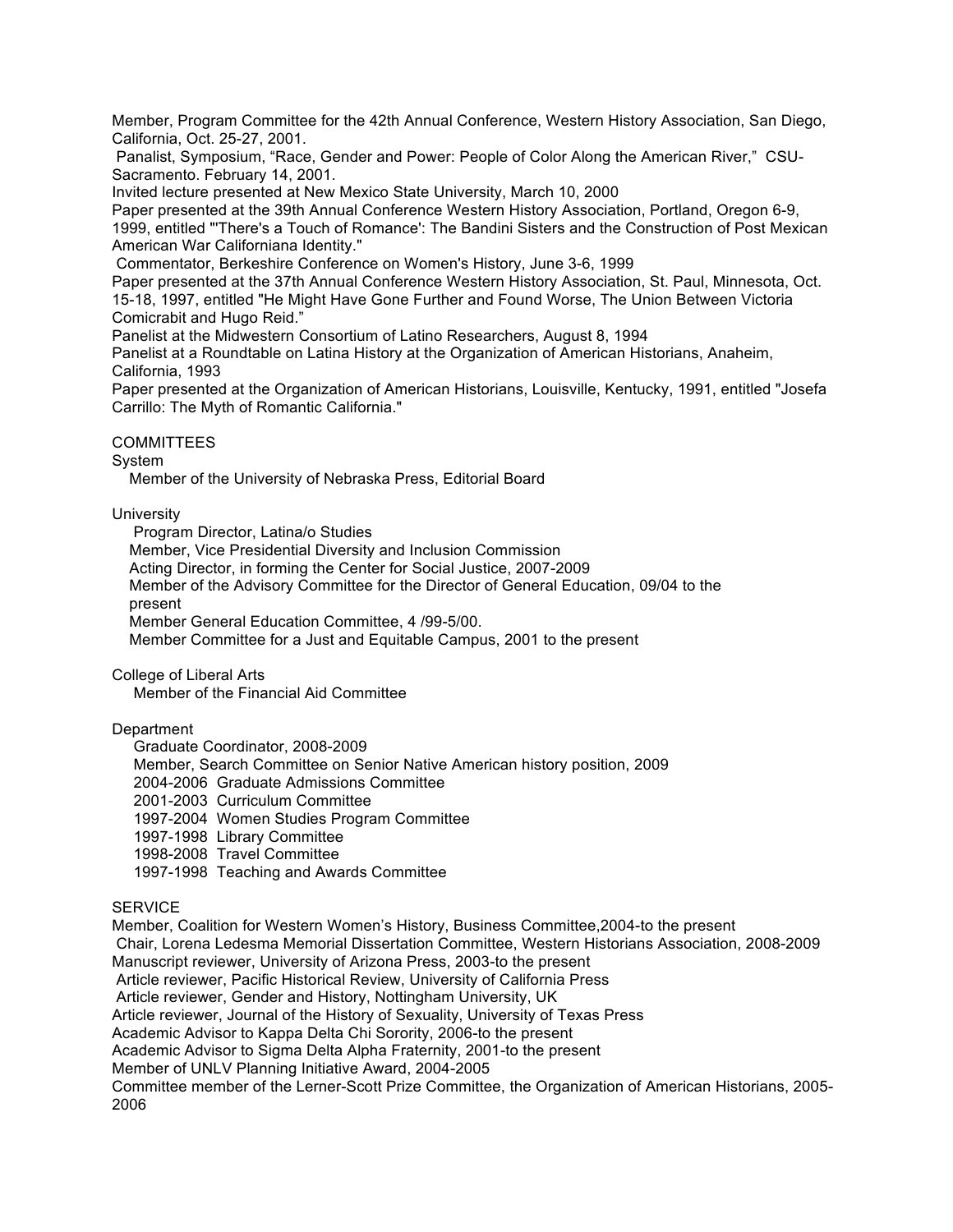Evaluator for the Nevada Department of Education, Title III, Immigrant Education, applications Panalist and organizer for the 6th Annual Hispanic Leadership Summit of Nevada, "Part of the American Fabric," Moyer Student Union, University of Nevada, Las Vegas, September 20-21, 2002.

Speaker representing College of Liberal Arts on Academic Advising Council, September 9, 1999 Participant at the Multicultural Student Affairs Faculty and Professional Scholar Mentoring Programs Panelist for the Honors College Panel Discussion entitled, "What is Multiculturalism?," November 15, 1999

Participant at the Multicultural Student Affairs Faculty and Professional Scholar Mentoring Programs Participant and organizer for the Cultural Leadership Retreat, Pre-retreat orientation Friday, January 29, 1999, Retreat, February 6 -February 7, 1999.

Participant at the College Wide Award Winners Reception, Marjorie Barrick Museum of Natural History. April 28, 1999

Participant at the Hispanic Cultural Event "Evolving Traditions," at the Community College of Southern Nevada, May 2, 1999.

Participant and speaker at the 11th Annual Scholarship Awards Ceremony for the 14 Latin Chamber of Commerce Career Day. Stardust Hotel and Casino, April 30th, 1999.

Participant at a Grants Workshop sponsored by the Office of Research or Sponsored Programs, April 21, 1999

Panelist for Dr. Colleen M. Peterson's Graduate Counseling course Oct. 7, 1999

Participant at the Latin Chamber of Commerce and the Latino Youth Leadership Conference Committee, " 1999 Career Day Scholarship Awards

Participant at the Hispanic Cultural Event "Evolving Traditions," at the Community College of Southern Nevada, May 2, 1999

Participant and speaker at the 11th Annual Scholarship Awards Ceremony for the 14th Latin Chamber of Commerce Career Day. Stardust Hotel and Casino, April 30th, 1999

University representative at Latino Chamber of Commerce Awards Banquet, September, 1997 University representative at Dedication of Rafael Rivera Park, November 11, 1997

University representative at the Lowdon Community Center, Community Fair, October, 1997 Cited as academic resource by the Las Vegas Review-Journal, "Identity Crisis: American's melting pot forces the question of how we define ourselves," September 30, 1997

EDITORIAL BOARDS

Member, University of Nevada Press, 2001 to 2006

Member, University of Nebraska Press, Race and Gender in the West series, 2002 to present

PROFESSIONAL AFFILIATIONS

American Historical Association

Organization of American Historians

Mujers Activas en Letras Y Cambios Sociales

National Association for Chicano Studies

Association for the Advancement of Latinos and Chicanos in Higher Education (AALCHE) Vice-President of UNLV Chapter

COMMUNITY AND STUDENT AFFILIATION Faculty Mentor to Society of Latinos (SOL) Faculty Mentor to Movimiento Estudiantil Chicano de Aztlan, (MEChA) Faculty Advisor to Sigma Delta Alpha (Latino fraternity) Faculty Advisor to the Young Latino Democrats

COURSES TAUGHT History 102: US History, 1865-Present History 101: US History, US History to 1865 History 110: Multicultural West History 444/644: Latinos in the U.S. West History 481: Pro-seminar History 495/695 Women in the U.S. West